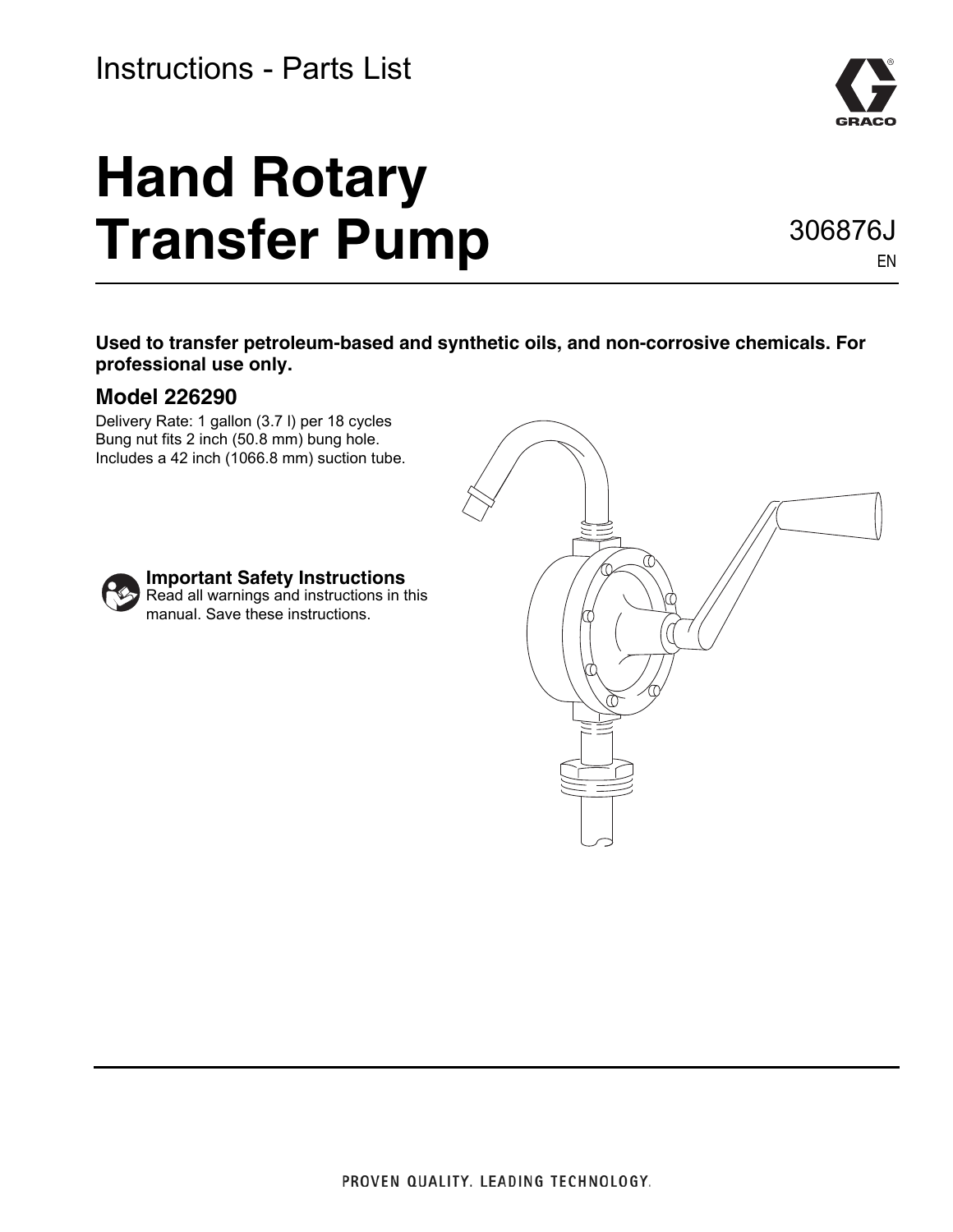# **Warnings**

The following warnings are for the setup, use, grounding, maintenance, and repair of this equipment. The exclamation point symbol alerts you to a general warning and the hazard symbols refer to procedure-specific risks. When these symbols appear in the body of this manual or on warning labels, refer back to these Warnings. Product-specific hazard symbols and warnings not covered in this section may appear throughout the body of this manual where applicable.

| <b>A WARNING</b> |                                                                                                                                                                                                                                                                                                                                                                                                                                                                                                                                                                                                                                                                                                                                                                                                                                                                                                                                                                                                                                                                                                                                                                                                                                                                                                                                                                                                                                                                                                                                                                                               |  |
|------------------|-----------------------------------------------------------------------------------------------------------------------------------------------------------------------------------------------------------------------------------------------------------------------------------------------------------------------------------------------------------------------------------------------------------------------------------------------------------------------------------------------------------------------------------------------------------------------------------------------------------------------------------------------------------------------------------------------------------------------------------------------------------------------------------------------------------------------------------------------------------------------------------------------------------------------------------------------------------------------------------------------------------------------------------------------------------------------------------------------------------------------------------------------------------------------------------------------------------------------------------------------------------------------------------------------------------------------------------------------------------------------------------------------------------------------------------------------------------------------------------------------------------------------------------------------------------------------------------------------|--|
|                  | <b>FIRE AND EXPLOSION HAZARD</b><br>When flammable fluids are present in the work area, such as gasoline and windshield wiper fluid, be<br>aware that flammable fumes can ignite or explode. To help prevent fire and explosion:<br>Use equipment only in well ventilated area.<br>Eliminate all ignition sources, such as cigarettes and portable electric lamps.<br>Keep work area free of debris, including rags and spilled or open containers of solvent and gasoline.<br>Do not plug or unplug power cords or turn lights on or off when flammable fumes are present.<br>$\bullet$<br>Ground all equipment in the work area.<br>$\bullet$<br>Use only grounded hoses.<br>Stop operation immediately if static sparking occurs or you feel a shock. Do not use equipment<br>$\bullet$<br>until you identify and correct the problem.<br>Keep a working fire extinguisher in the work area.<br>$\bullet$                                                                                                                                                                                                                                                                                                                                                                                                                                                                                                                                                                                                                                                                                  |  |
|                  | <b>EQUIPMENT MISUSE HAZARD</b><br>Misuse can cause death or serious injury.<br>Do not operate the unit when fatigued or under the influence of drugs or alcohol.<br>$\bullet$<br>Do not exceed the maximum working pressure or temperature rating of the lowest rated system<br>$\bullet$<br>component. See Technical Data in all equipment manuals.<br>Use fluids and solvents that are compatible with equipment wetted parts. See Technical Data in all<br>$\bullet$<br>equipment manuals. Read fluid and solvent manufacturer's warnings. For complete information<br>about your material, request MSDS from distributor or retailer.<br>Turn off all equipment and follow the Pressure Relief Procedure when equipment is not in use.<br>$\bullet$<br>Check equipment daily. Repair or replace worn or damaged parts immediately with genuine manu-<br>$\bullet$<br>facturer's replacement parts only.<br>Do not alter or modify equipment. Alterations or modifications may void agency approvals and create<br>$\bullet$<br>safety hazards.<br>Make sure all equipment is rated and approved for the environment in which you are using it.<br>$\bullet$<br>Use equipment only for its intended purpose. Call your distributor for information.<br>$\bullet$<br>Route hoses and cables away from traffic areas, sharp edges, moving parts, and hot surfaces.<br>$\bullet$<br>Do not kink or over bend hoses or use hoses to pull equipment.<br>$\bullet$<br>Keep children and animals away from work area.<br>$\bullet$<br>Comply with all applicable safety regulations.<br>$\bullet$ |  |
|                  | PERSONAL PROTECTIVE EQUIPMENT<br>Wear appropriate protective equipment when in the work area to help prevent serious injury, including<br>eye injury, hearing loss, inhalation of toxic fumes, and burns. This protective equipment includes but is<br>not limited to:<br>Protective eyewear, and hearing protection.<br>Respirators, protective clothing, and gloves as recommended by the fluid and solvent manufacturer                                                                                                                                                                                                                                                                                                                                                                                                                                                                                                                                                                                                                                                                                                                                                                                                                                                                                                                                                                                                                                                                                                                                                                    |  |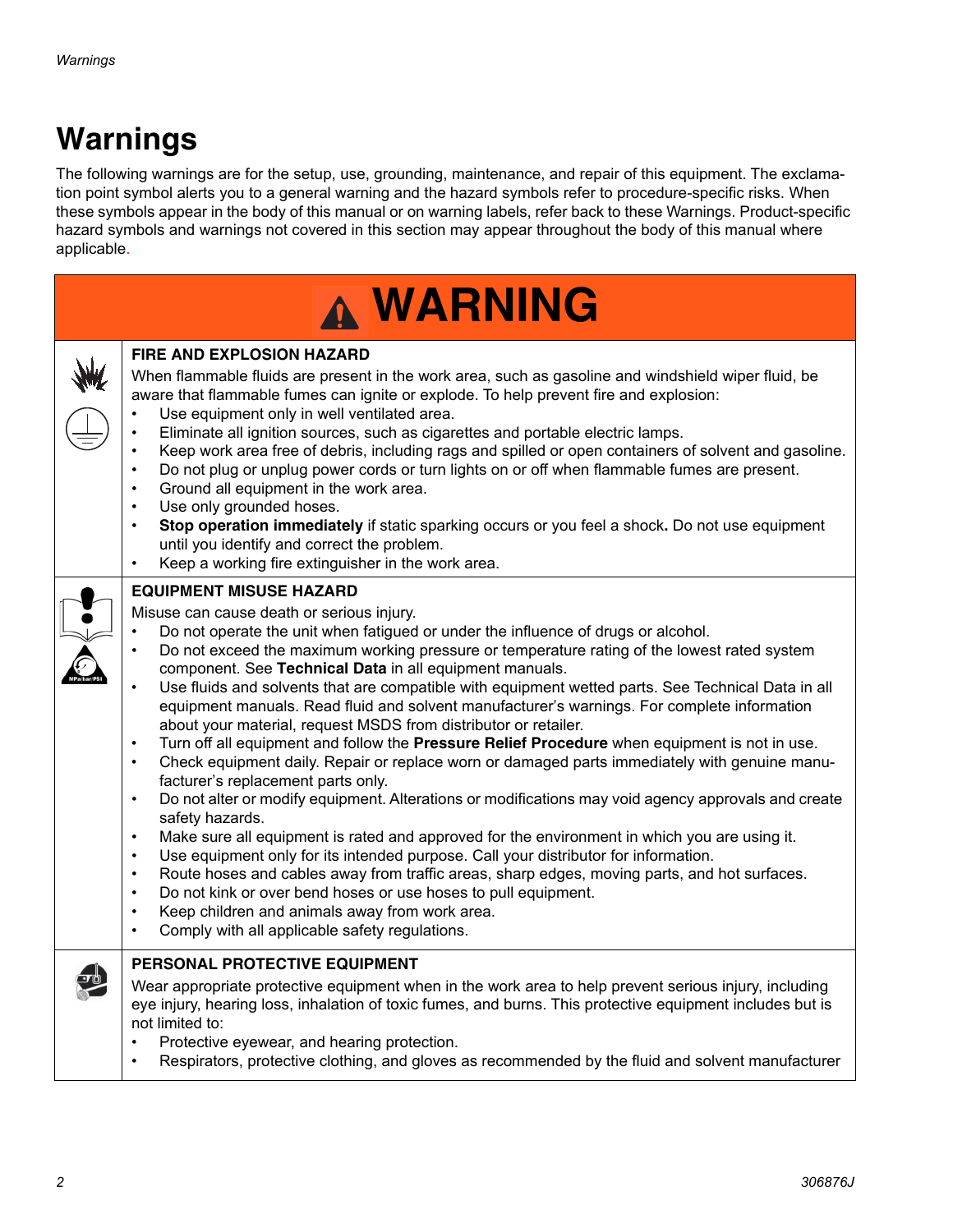## **Installation**

#### **Grounding**



The equipment must be grounded to reduce the risk of static sparking. Static sparking can cause fumes to ignite or explode. Grounding provides an escape wire for the electric current.

**Pump:** To ground the pump, connect the pump and fluid containers using bonding clamps or clips and a conductive wire that is a minimum of 12 gauge. A secure metal-to-metal contact must be made. Attach the other end of the wire to a true earth ground.

#### **Installing the Pump**

- 1. Apply pipe joint compound to the threaded ends of each section of the suction pipe (A). Screw the pipe into the pump opening, then tighten it with a pipe wrench.
- 2. Screw the bung nut (B) tightly into the opening of the tank or drum. Slide the suction pipe (A) through

#### **Parts**

- $\land$  Apply pipe joint compound to threads.
- $\triangle$  2" npt

the bung nut opening and allow it to rest against the bottom of the drum. Tighten the bung nut set-screw against the suction pipe.

3. Before pumping, make sure there is an open air vent in the tank or drum. The pump will not operate properly without an open air vent.

**NOTE:** A foot valve should be used at the bottom of the suction pipe if you are using an underground tank installation.

#### **Priming the Pump**

#### *NOTICE*

Some liquids such as alcohol and cleaning fluids may dry out the pumping mechanism. If you are using such a liquid, flush the pump thoroughly with heavy oil when the pump is not in use. This will prevent rust and corrosion. Follow the priming procedure.

Hold a can of oil or the fluid to be pumped up to the spout and turn the crank backwards a few times to draw fluid into the pump.